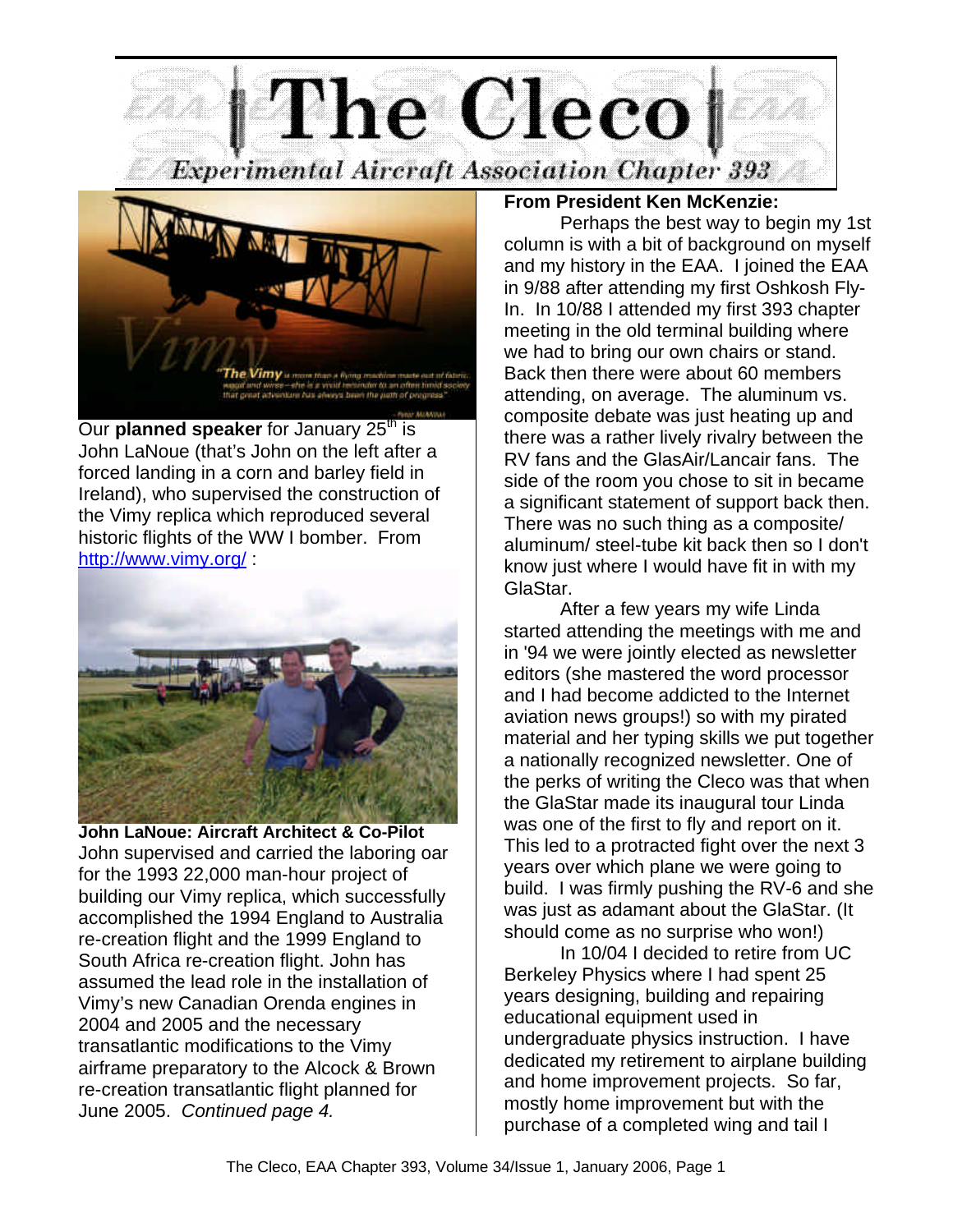figure I'm a year closer to flying the 'Star. I'm mostly finished with the home improvement projects (concrete patio/side yard/retaining wall, solar electric, new windows) and ready to begin the fun project. But enough about my life.

When I volunteered to run for president I did it with the understanding that I now had a proper amount of time to devote to the task and that there were some things that I wanted to accomplish for the chapter. First, I wanted to shift the focus of the chapter more towards the experimental/ builder side of aviation with the emphasis on "Experimental". We rarely hear about new things at the meetings any more and I would like to see that change. The reason I joined the EAA was because there was no ESA (Experimental Spaceship Assoc.). Since there are no spaceship kits I have to settle for cutting edge aircraft, for now. This means modern engine, glass panel, GPS navigation. In short I want my plane to be as easy to operate as my car, but faster. I also want a LOX oxygen system with blood gas monitor feedback for safe, extended high altitude flying that I can refill at home (yes, I'm working on it).

I would like to see more speakers on topics relevant to homebuilding. Topics like experimental engines, propellers, electronics, fuel systems, electrical systems, cockpit computer systems. Living in California we should have access to some amazing people, all we have to do is find them.

I would like to see the newsletter have more builder content. I have proposed that we begin a monthly column devoted to highlighting a different local builder's project. Beginning next month I will go first and write something about my project, such as it is. After that we will need more volunteers (call me if you are interested). I'm not asking for people to write their own article but to just volunteer to tell someone else about their project, interview style, maybe with a few pictures. I have also proposed we go back to having a few paid ads to support the club

and highlight some members business and or local aviation businesses.

In order to accomplish these things I count myself most fortunate in having some excellent fellow officers. Scot Stambaugh, a last minute addition (he joined at the Oct. meeting and offered his services as vice president, which nobody else apparently wanted (we will offer Scot for confirmation at the Jan. meeting to make it official). I can't say enough about our Webmaster Harvard Holmes who has volunteered to take over the newsletter production duties (in addition to his Webmaster duties) along with Louie Goodell who has volunteered to make sure that the Cleco gets printed and mailed (also in addition to his treasurer duties) until Bob Rudolph recovers from his unexpected illness.

I want to close by encouraging you to talk to me either at the meetings or contact me at home by phone or e-mail (see 393 web page) for any suggestions or ideas that you think will help make this chapter a more interesting group to belong to and to further our aviation goals. I hope to see you at the next meeting. Oh, and please try to remember to wear your name tags because I'm just DREADFUL at remembering names.

**Dues are due!** Membership dues for each year cover the period from March through February. As I write this (January  $10<sup>th</sup>$ ), Chapter 393 has 9 members paid through February 2007, and 39 paid through 2006. Our roster lists over 40 additional members who are in arrears. **If you don't feel that you are getting your money's worth for the \$20 dues, get involved!** Promote those activities that meet your needs. The Chapters major expenses are the cost to print and mail the newsletter, our Young Eagle activities, occasional food/lodging expenses for our speakers, and subsidies for the July picnic and the December holiday party. **Unpaid members will not get the Cleco in the future.**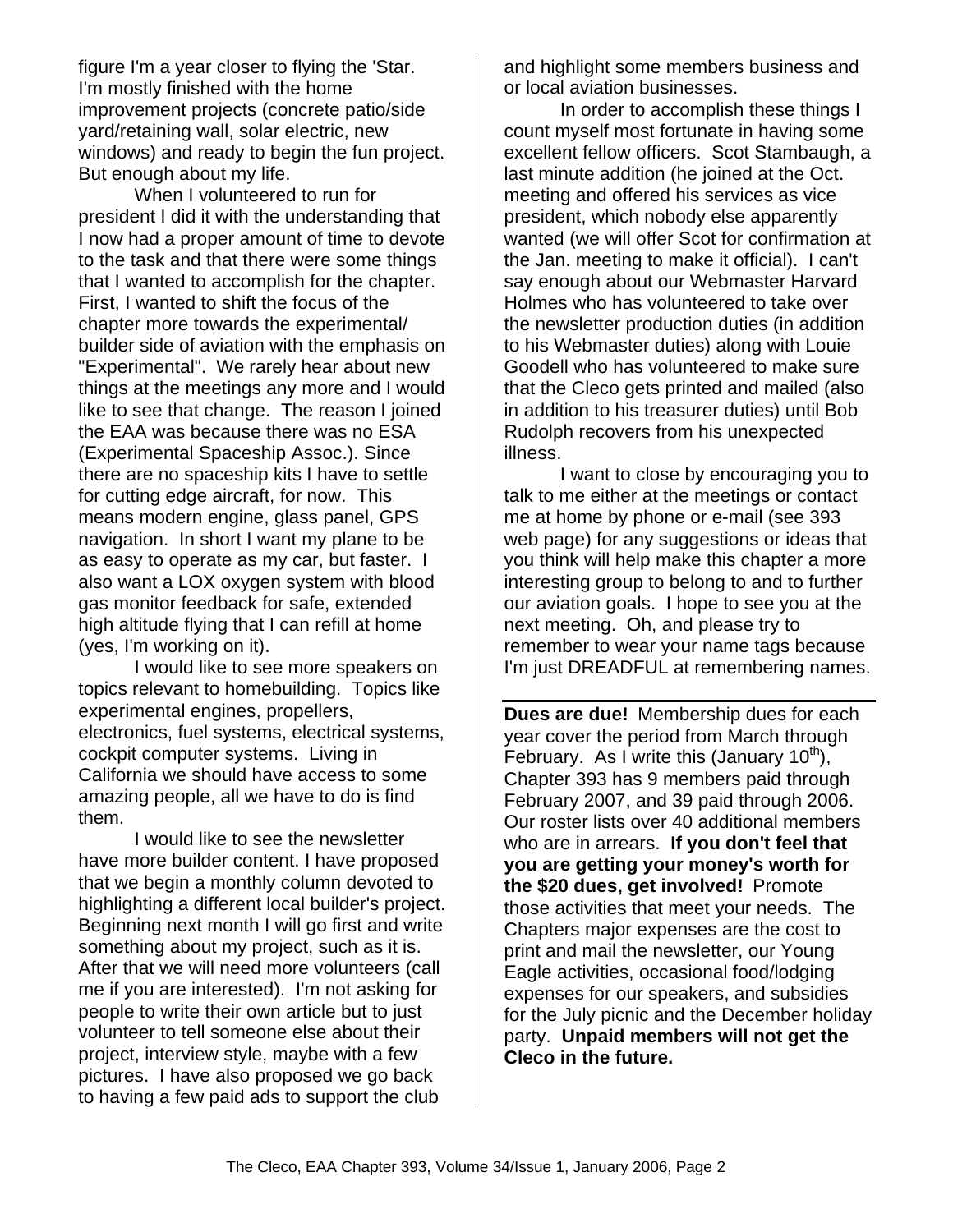### **EAA 393 General Meeting**

November 16, 2005

President Peter Degl'Innocenti announced:

- Ray Nilson is selling EAA calendars;
- Sign up for the Holiday Party; and
- Buy tickets for the jacket raffle.

Our speaker was our own Tony Tiritilli, who has been looking at low cost moving map systems to run on an in-cockpit laptop computer. Tony's review included:

- the PC version of Control Vision (http://www.controlvision.com), that runs on PCAs and PCs.
- The Fugawi (http://www.fugawi.com/) software, that will run on PCs and PDAs, is good, but is not aviation specific.
- RMS Tec. (http://www.rmstek.com/) also works well.
- Jeppesen software can also be flown.
- Teletype (http://www.teletype.com) also has good software.
- DeLorme also has a good system (http://www.delorme.com/); see the DeLorme Topo product, it has a 3-D perspective view.

Tony uses a Magellan 315 GPS to run the computer. He uses a hand held trackball "rocket mouse" to operate the computer. Tony had demonstrations of several of these products and they are quite interesting, especially the 3-D views. See Tony if you are interested in this kind of stuff.

### **EAA 393 Fly Out to Half Moon Bay** November 19, 2005

Bill Call had arranged for several of us to meet at his hangar to help him put the top on the fuselage of his Lancair ES. He had everything so well organized that it all went smoothly and we were done by 10:45 AM. Then the Spirit of Athenian was making its first test flight at 10 AM, so the fly out grew some from these spectators. Eventually, 14 of us showed up at Barbara's Fishtrap. Tom Howard took these pictures.



Bob Belshe and Tom Howard on right base.



MikeSalzman helped Bill Call, then took his ES.



A couple of warbirds stopped for lunch.



The group assembles for the short walk.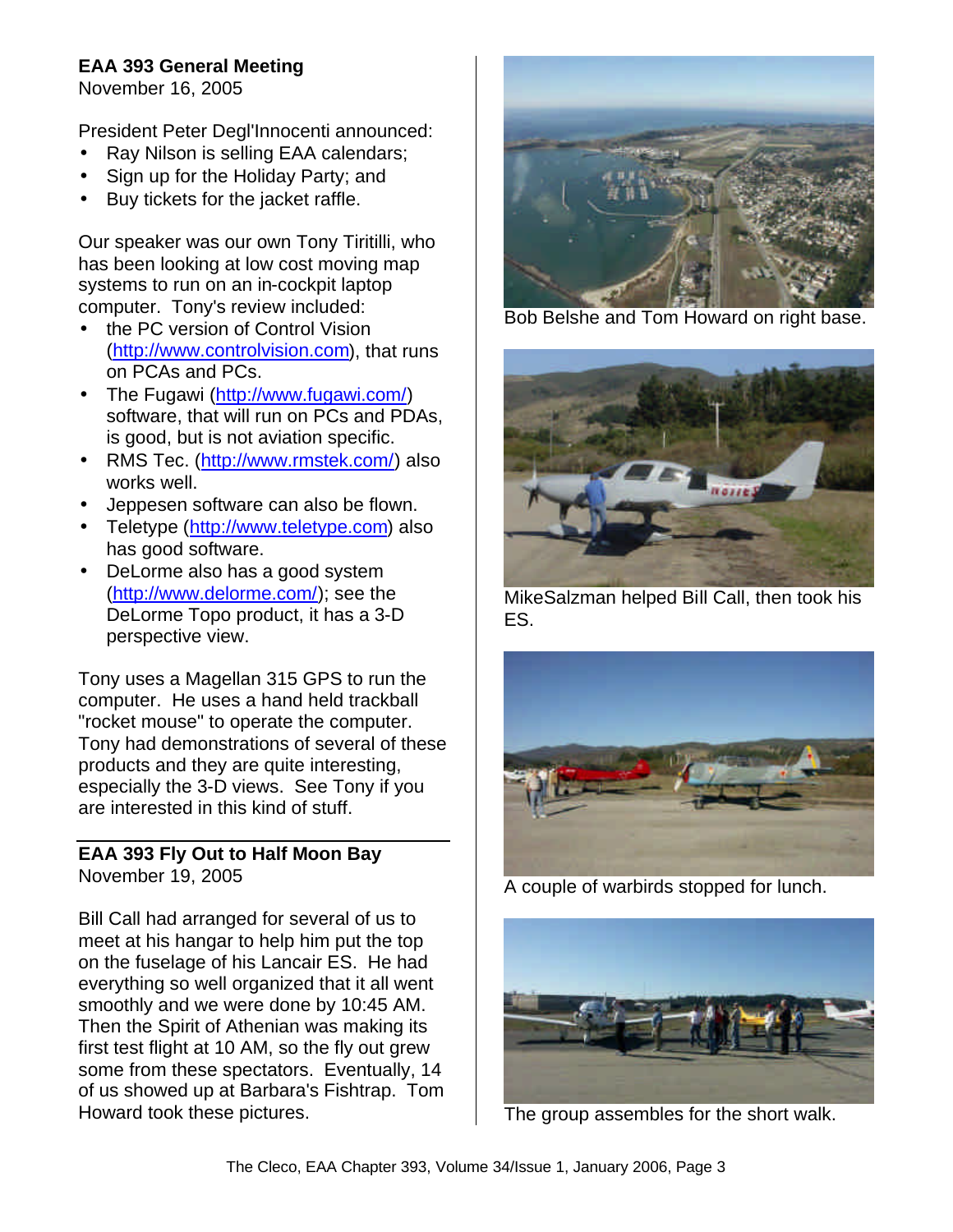

Enjoying lunch.



Fred Egli shows us the way back.



Rounding the Golden Gate.



The City by the Bay.



Tony and Linda at the end of the trip.

### **EAA 393 Board Meeting** December 1, 2005 Attending: Peter Degl'Innocenti, Guy Jones, Louis Goodell, Harvard Holmes

Our finances are in good shape.

We reviewed the Holiday Party. So far, 53 people are signed up. Peter and Jan are doing decorations with the rest of the committee. Harvard and Tracy (projector) have the entertainment in hand. Harvard's wife Sara will call the caterer on Tuesday with a final count, after getting it from Louis Goodell Monday night.

Harvard was reimbursed \$161.10 for the renewal costs (2 years) of our web site.

### **John LaNoue (Continued):**

John's unusual talents have also made him one of the movie industry's best-known set construction and special effects experts. He has had a primary role in creating scenic arts for 35 large-scale feature films.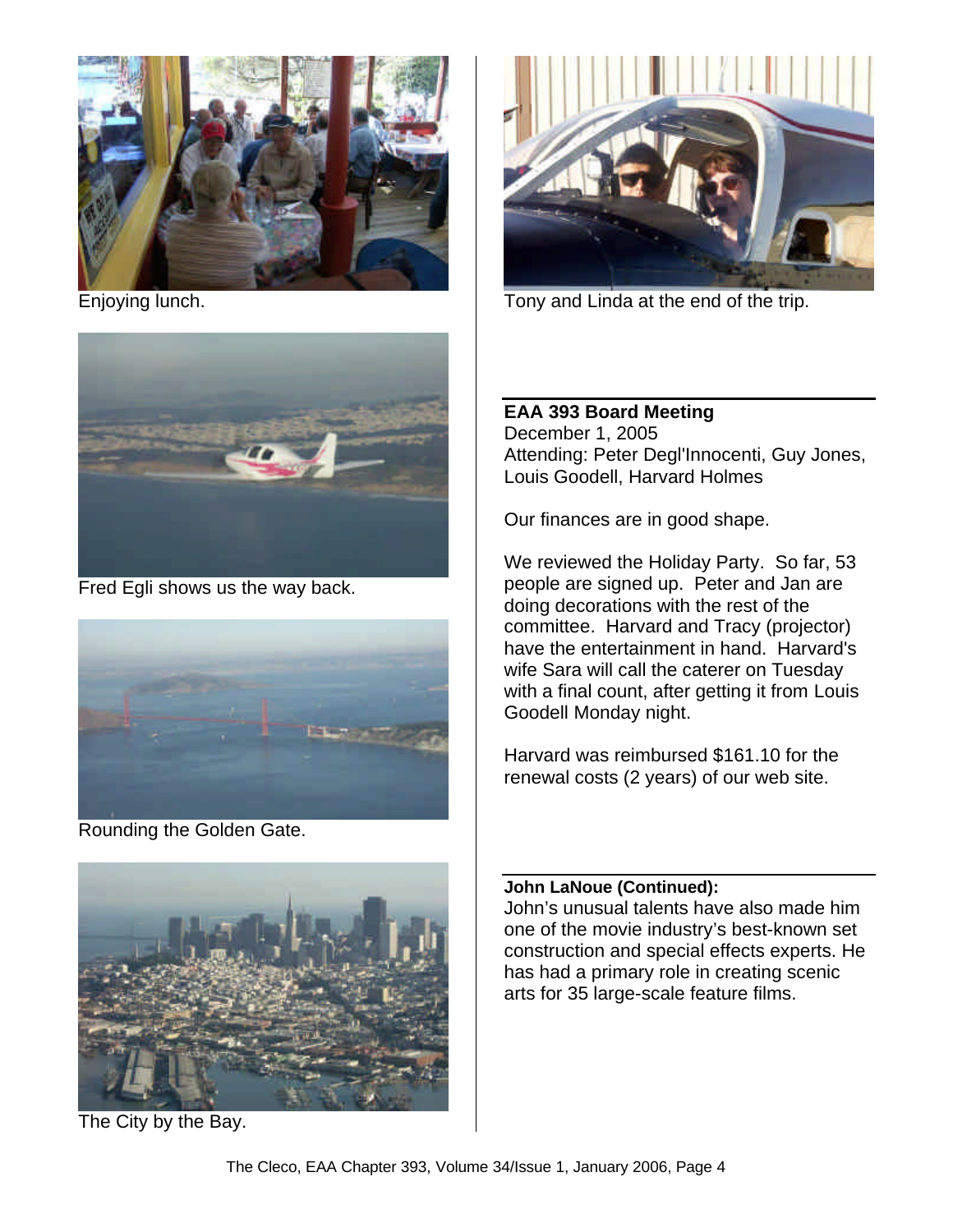**EAA 393 Holiday Party** December 10, 2005 at MDPA Clubhouse

As with all good parties, this one had a decorating committee hard at work on the Friday before the event.



"Before".



Peter Degl'Innocenti, Pat Peters, Louis Goodell, Ray Nilson, Phil **Jenkins** 



Engineers Phil Jenkins, Fred Egli, Peter Degl'Innocenti



Guy Jones and Scott Achelis build a fire.



Ready to party!

61 people attended.



Pres. Peter & Jan Degl'Innocenti prepare raffle tickets.



Ernst Freitag, Alpine Pastry made this beautiful cake.

# **The Party**



Socializing…



More socializing



Pat Peters recognizes Young Eagle helpers.



and Young Eagle pilots.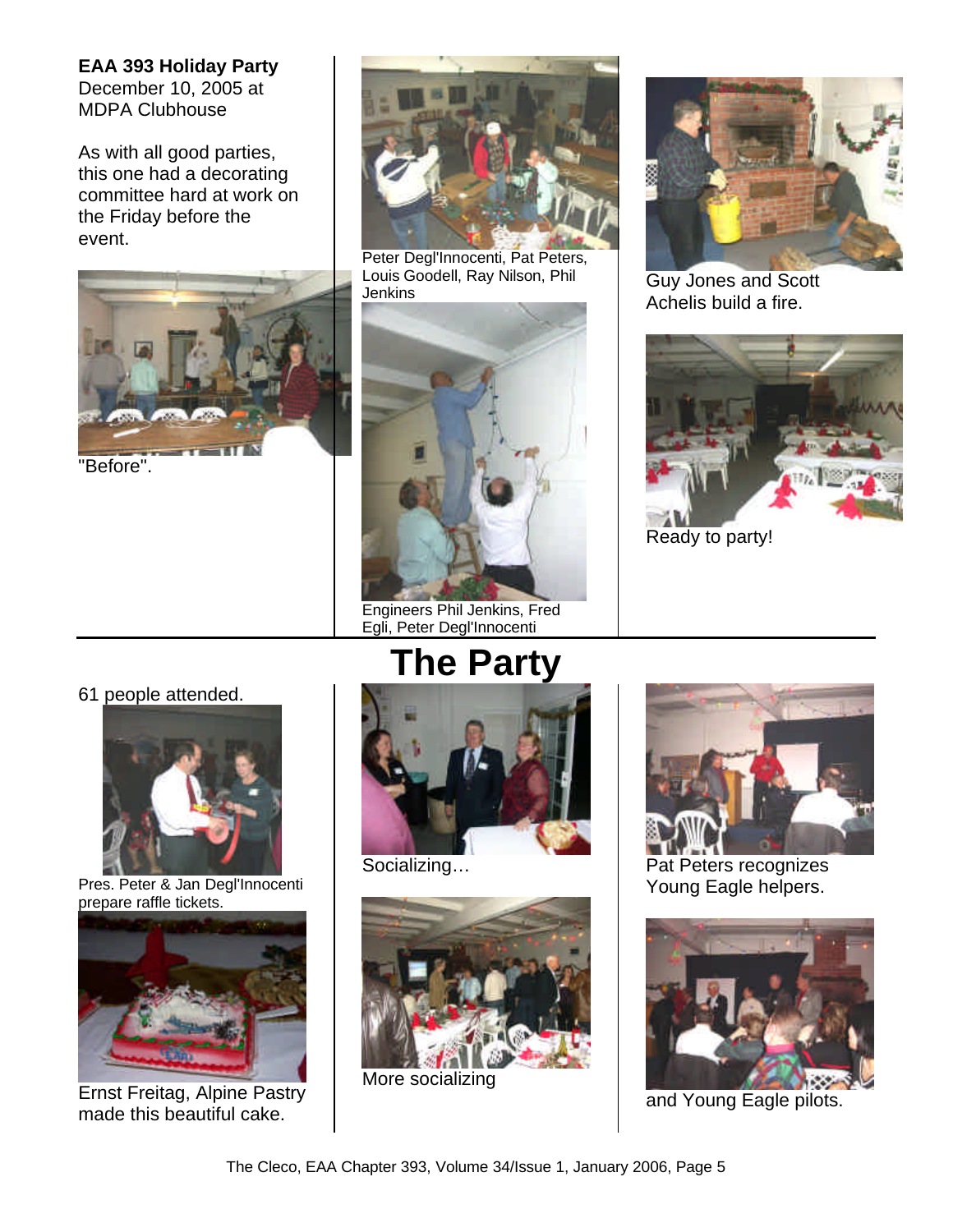

more Young Eagle pilots



Maureen Bell, one of our big YE supporters at PSA was our guest.



YE volunteer Don Baldwin



YE volunteer Ken Bartlett



Tony Tiritilli gets the chicken.



Rhu Bigay, noted artist, auctions a picture, proceeds to the Chapter



Lou Ellis was HIGH bidder. Thanks Lou!



Rick Lambert accepts the Chapter 393 Perpetual Award.

**Get your Cleco in COLOR at** http://www.eaa393.org/Cleco/Cleco06/Cleco0601.pdf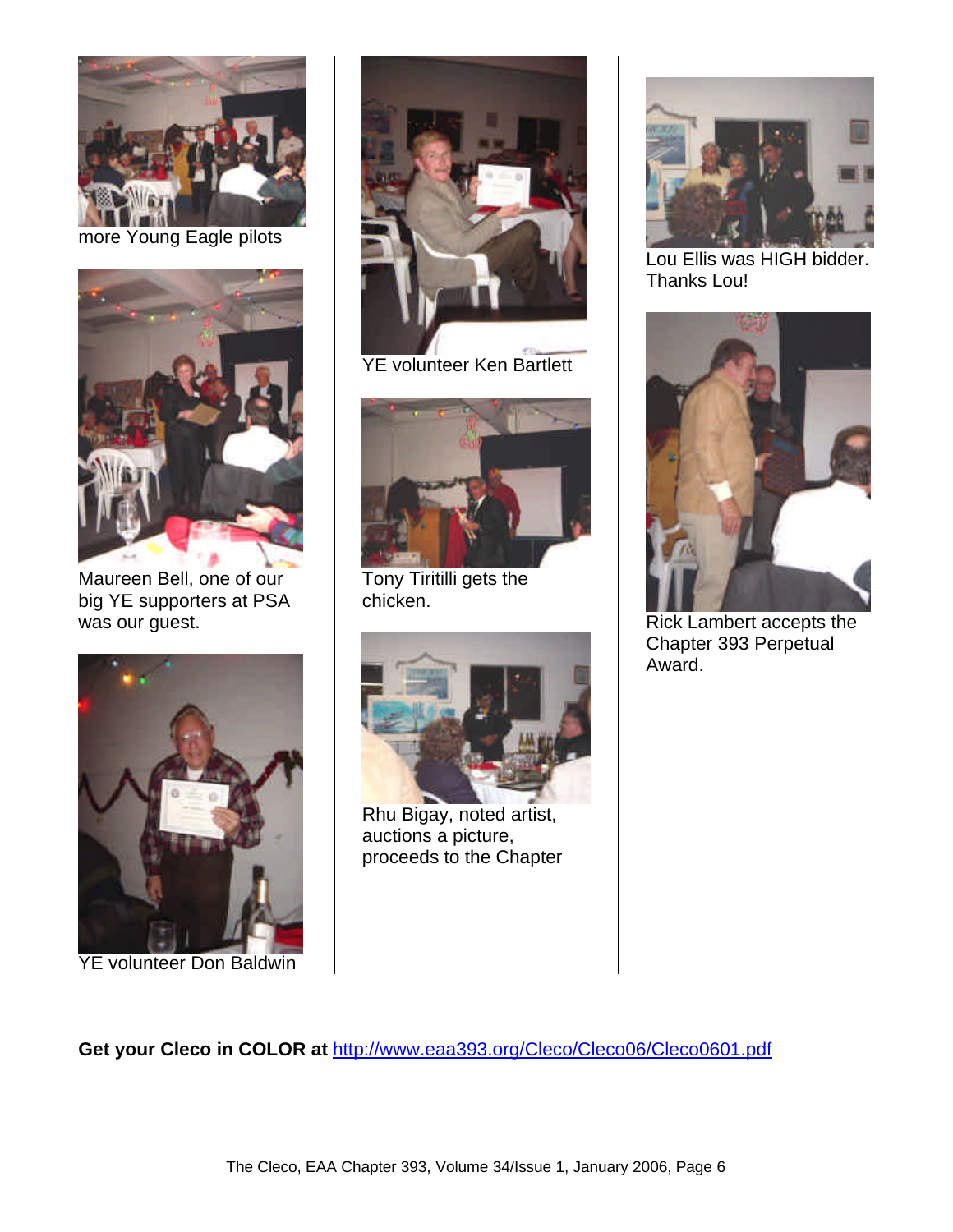### **EAA 393 Board Meeting**

January 5, 2006 Present: Ken McKenzie, Scot Stambaugh, Louis Goodell, Guy Jones, Harvard Holmes

Meetings will continue on the first Thursday of each month at 7 PM.

The Cleco will be temporarily produced by Harvard Holmes until Bob Rudolph can resume as the newsletter editor. Opinions were to make the print larger requiring less white space.

In the past, Cleco access prior to the meeting was via email. This month the Cleco will be available on the web to members and the general public as soon as it is composed.

Discussion focused on how to make the Chapter more appealing to members. We need to improve the meetings, the newsletters, and the fly outs. Scot has several ideas for very interesting speakers. The possibility of paid speakers with an

external, paying audience was discussed. Scot noted that the Pine Mountain Lake Aviation Association (http://www.pmlaa.org/) is successful at getting lots of good speakers. The key to attendance is good speakers and advertising here and at other airports. An idea for the newsletter is to have a monthly column highlighting someone's project. The Fly Out chairman solicits ideas on where to go? Should we solicit ads for the Cleco?

Treasurer Louis Goodell reported that the Holiday Party had income of about \$1810 and expenses of about \$1830, so we did good! We made \$400+ on the raffles.

Many members have not paid their dues. A telephone campaign was discussed. **Eventually we will stop sending newsletters to members who have not paid their dues.** 

Ken adjourned the meeting around 8:30 PM.

## **EAA Chapter 393 Membership Application/Renewal (\$20/year)**

|                                                                              |  | Spouse ________________________  |
|------------------------------------------------------------------------------|--|----------------------------------|
|                                                                              |  |                                  |
|                                                                              |  |                                  |
|                                                                              |  |                                  |
|                                                                              |  |                                  |
|                                                                              |  |                                  |
|                                                                              |  |                                  |
| EAA National # _____________________________                                 |  | Exp Date _______________________ |
| Send to: EAA Chapter 393<br>P.O. Box 272725<br><b>Concord, CA 94527-2725</b> |  |                                  |